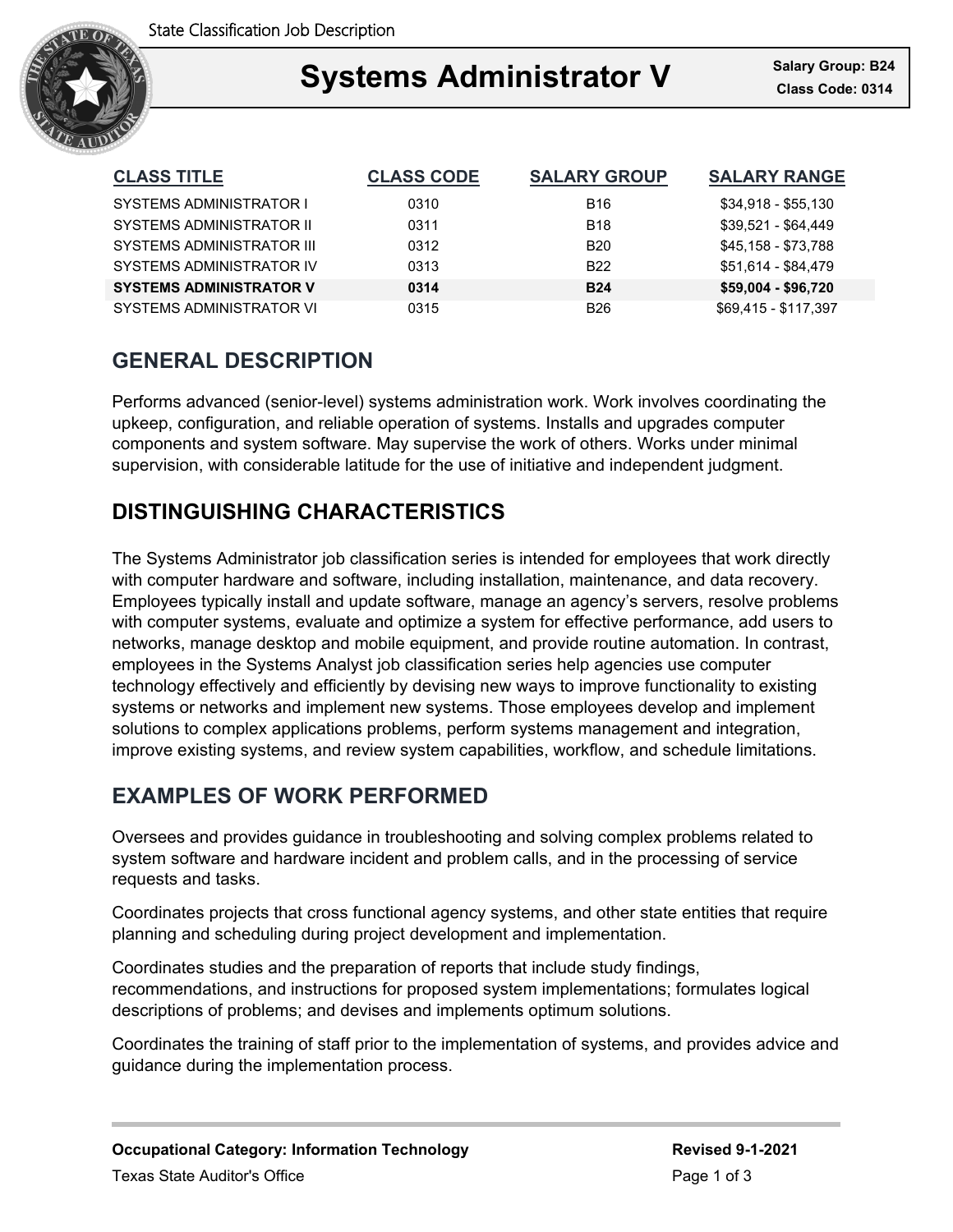Coordinates and maintains the functionality of the systems environment, the implementation of technology solutions, the development of server upgrade plans and procedures, and the installation of operating systems.

Coordinates and/or develops operating procedures for technical support, troubleshooting, maintenance, and innovative systems administration techniques.

Develops, analyzes, and maintains system design procedures, system codes, test procedures, and quality standards.

Analyzes, troubleshoots, and resolves system hardware, software, and networking issues; and provides status reports to management.

Defines and manages the roles and access privileges of individual users and devices to a variety of applications to prevent unauthorized access.

Recommends to management systems technology solutions and enterprise-related hardware and software standards.

Assists in analyzing and defining agency disaster recovery responsibilities and procedures.

Assist with budget recommendations for operating systems, including the supporting hardware and software.

May supervise the work of others.

Performs related work as assigned.

### **GENERAL QUALIFICATION GUIDELINES**

### **EXPERIENCE AND EDUCATION**

Experience in systems administration work. Graduation from an accredited four-year college or university with major coursework in computer science, management information systems, or a related field is generally preferred. Education and experience may be substituted for one another.

### **KNOWLEDGE, SKILLS, AND ABILITIES**

Knowledge of systems administration; computer hardware and software configuration and troubleshooting; operating systems and applications; computer programming and architecture of scripting languages; and Internet security administration.

Skill in using logic and reasoning to identify the strengths and weaknesses of alternative solutions, conclusions, or approaches to problems; coordinating solutions to problems; developing or revising system configurations; scheduling, testing, installing, and implementing system software; and troubleshooting computer systems.

Ability to recognize, analyze, and resolve complex technical issues; to use network management, administration, and other system administration tools; to analyze systems and procedures; to write and revise standards and procedures; to communicate effectively; and to supervise the work of others.